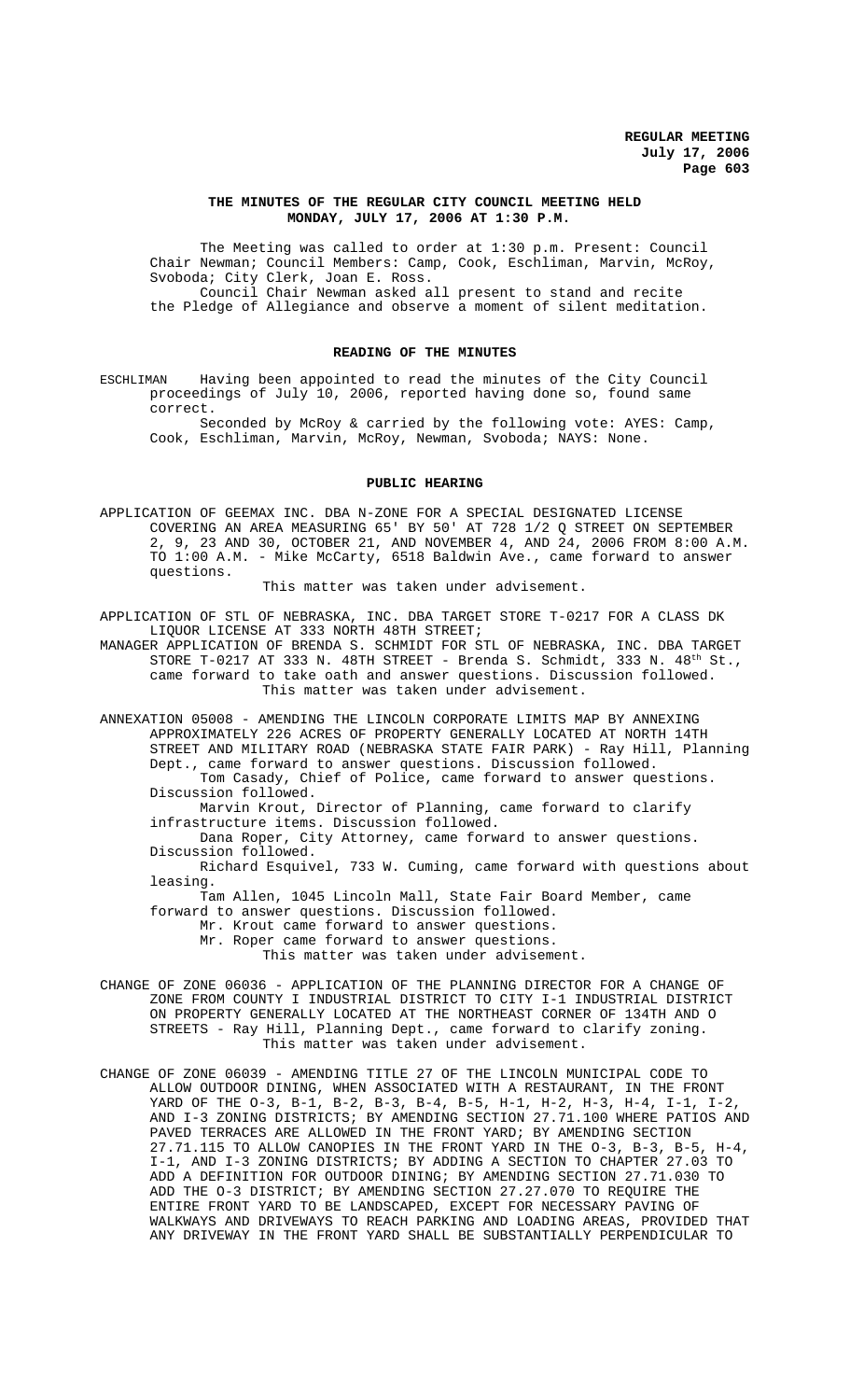> THE STREET AND SHALL NOT BE WIDER THAN THIRTY FEET; BY AMENDING CHAPTER 27.67, PARKING, TO EXEMPT OUTDOOR DINING OFF-STREET PARKING REQUIREMENTS - Marvin Krout, Director of Planning, came forward to answer questions. Discussion followed.

Coby Mach, Exec. Director of LIBA, came forward in favor. Discussion followed.

This matter was taken under advisement.

ANNEXATION 06004 - AMENDING THE LINCOLN CORPORATE LIMITS MAP BY ANNEXING APPROXIMATELY 51.1 ACRES OF PROPERTY GENERALLY LOCATED AT SOUTH 91ST STREET AND ANDERMATT DRIVE;

CHANGE OF ZONE 06016 - APPLICATION OF EIGER CORP. FOR A CHANGE OF ZONE FROM AG AGRICULTURAL TO R-3 RESIDENTIAL AND FROM AG AGRICULTURAL TO O-3 OFFICE PARK DISTRICT ON PROPERTY GENERALLY LOCATED AT SOUTH 91ST STREET AND ANDERMATT DRIVE;

USE PERMIT 06003 - APPLICATION OF EIGER CORP. TO DEVELOP 50,000 SQUARE FEET OF OFFICE SPACE, INCLUDING REQUESTED WAIVERS TO ADJUST FRONT, SIDE AND REAR SETBACKS, TO ALLOW TRANSFER OF WASTEWATER FROM ONE DRAINAGE BASIN TO ANOTHER, TO ALLOW SANITARY SEWER TO EXCEED MAXIMUM DEPTH, TO EXCEED MINIUM TANGENT LENGTH BETWEEN NON-COMPOUND HORIZONTAL CURVES, TO ALLOW SANITARY SEWER TO BE CONSTRUCTED NON-PARALLEL TO THE CENTERLINE OF THE STREET, TO ALLOW LOT LINES NON-PERPENDICULAR TO THE RIGHT-OF-WAY, TO ALLOW LOTS THAT DO NOT FRONT UPON A PUBLIC STREET OR PRIVATE ROADWAY, AND TO ADJUST LOCATION OF THE SIGN ALLOWED AT THE ENTRANCE OF THE OFFICE PARK, ON PROPERTY GENERALLY LOCATED AT SOUTH 91ST STREET AND ANDERMATT DRIVE - DaNay Kalkowski, Seacrest & Kalkowski, 1111 Lincoln Mall, Suite 350, came forward on behalf of the applicant to answer questions. Discussion followed.

This matter was taken under advisement.

- VACATION 05010 VACATING THE EAST/WEST ALLEY LOCATED 100 FEET EAST OF VACATED 49TH STREET BETWEEN PRESCOTT AND LOWELL AVENUES - Terry Bock, 5751 Saltillo Rd., Admin. Pastor of College View Seventh Day Adventist Church, came forward to answer questions. This matter was taken under advisement.
- ADOPTING THE SCHEDULE OF COSTS FOR SIDEWALK PERMIT FEES FOR NEW SIDEWALK CONSTRUCTION IN RESIDENTIAL AND COMMERCIAL AREAS - Scott Opfer, Public Works Dept., came forward to answer questions. Discussion followed. Dana Roper, City Attorney, came forward to answer questions. Discussion followed.

This matter was taken under advisement.

- ACCEPTING THE DONATION OF A MINI-PARK SITE TO BE KNOWN AS "ASTER MINI-PARK" AND ASSOCIATED PLAYGROUND EQUIPMENT AND SITE IMPROVEMENTS GENERALLY LOCATED AT 6810 N.W. 8TH STREET - Lynn Johnson, Director of Parks & Recreation, came forward to answer questions. Discussion followed. This matter was taken under advisement.
- APPROVING AN AGREEMENT BETWEEN THE CITY OF LINCOLN AND CORNHUSKER PLACE OF LINCOLN-LANCASTER COUNTY FOR A FOUR-YEAR TERM UNDER WHICH CORNHUSKER PLACE WILL PROVIDE CIVIL PROTECTIVE CUSTODY FOR THOSE INDIVIDUALS WITH ALCOHOL AND DRUG PROBLEMS AND FOR SPACE BY THE LINCOLN POLICE DEPARTMENT TO CONDUCT CHEMICAL TESTING - Tom Casady, Chief of Police, came forward to answer questions. Discussion followed.

James Baird, Director of Cornhusker Place, Inc., came forward to answer questions. Discussion followed.

This matter was taken under advisement.

## **\*\* END OF PUBLIC HEARING \*\***

# **COUNCIL ACTION**

### **LIQUOR RESOLUTIONS**

APPLICATION OF GEEMAX INC. DBA N-ZONE FOR A SPECIAL DESIGNATED LICENSE COVERING AN AREA MEASURING 65' BY 50' AT 728 1/2 Q STREET ON SEPTEMBER 2, 9, 23 AND 30, OCTOBER 21, AND NOVEMBER 4, AND 24, 2006 FROM 8:00 A.M. TO 1:00 A.M. - CLERK read the following resolution, introduced by Jon Camp, who moved its adoption for approval:<br>A-83926 BE IT RESOLVED by the City Council of BE IT RESOLVED by the City Council of the City of Lincoln, Nebraska: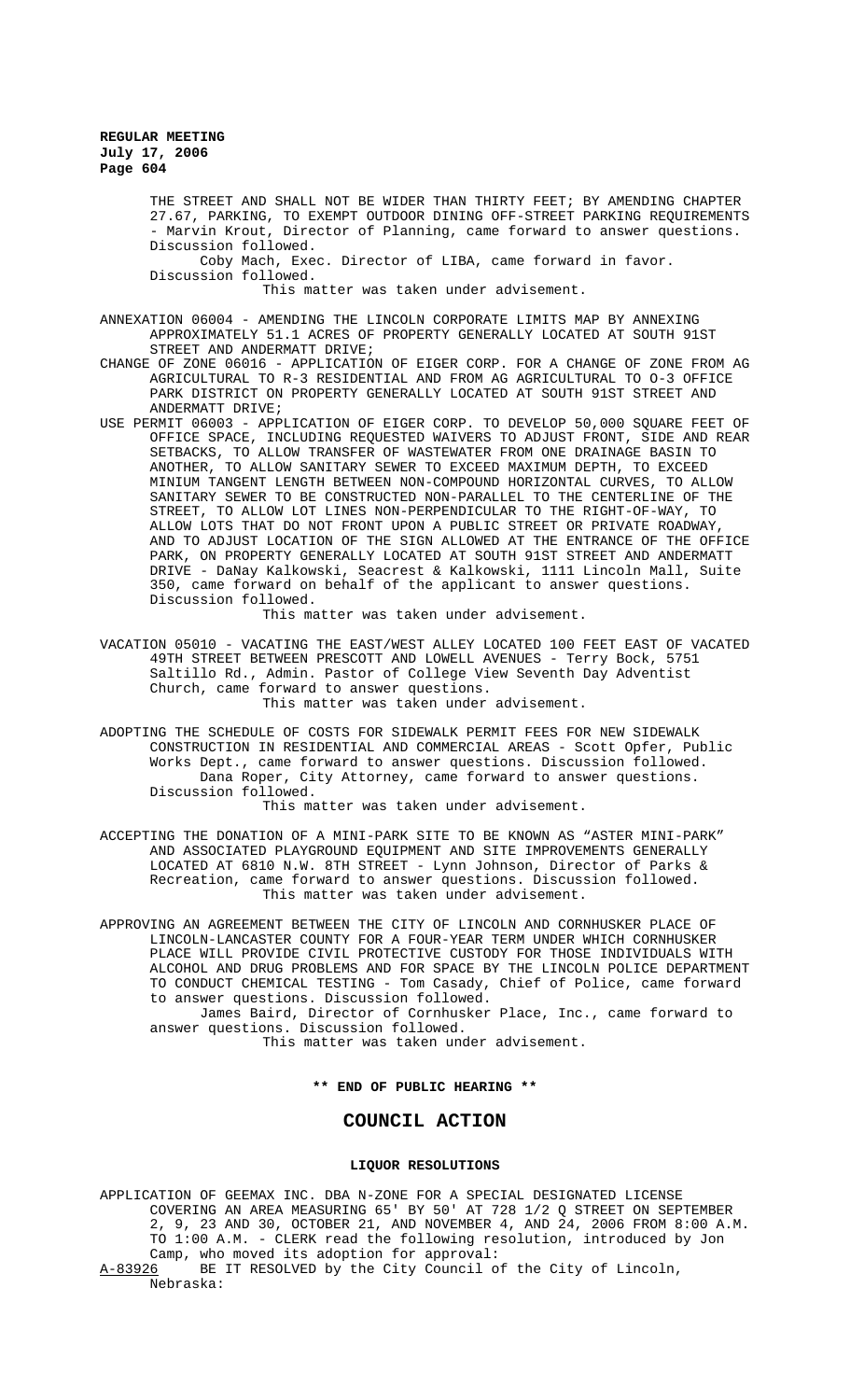That after hearing duly had as required by law, consideration of the facts of this application, the Nebraska Liquor Control Act, and the pertinent City ordinances, the City Council recommends that the application of Geemax, Inc. dba N Zone for a Special Designated License to cover an area measuring 65 feet by 50 feet at 728 1/2 Q Street, Lincoln, Nebraska, on September 2, 9, 23 and 30, October 21, and November 4 and 24, 2006, between the hours of 8:00 a.m. and 1:00 a.m., be approved with the condition that the applicant and premise complies in every respect with all City and State regulations and with the following requirements:

1. Identification shall be checked on all parties wishing to consume alcohol.

- 2. Adequate security shall be provided for the event.
- 3. The area requested for the permit shall be separated from the public by a fence or other means.
- 4. Responsible alcohol service practices shall be followed.

5. An additional second exit from the fenced in area shall be provided.

6. One portable toilet facility shall be provided. BE IT FURTHER RESOLVED the City Clerk is directed to transmit a copy of this resolution to the Nebraska Liquor Control Commission.

Introduced by Jon Camp

Seconded by Svoboda & carried by the following vote: AYES: Camp, Cook, Eschliman, Marvin, McRoy, Newman, Svoboda; NAYS: None.

APPLICATION OF STL OF NEBRASKA, INC. DBA TARGET STORE T-0217 FOR A CLASS DK LIQUOR LICENSE AT 333 NORTH 48TH STREET - CLERK read the following resolution, introduced by Jon Camp, who moved its adoption for approval:

A-83927 BE IT RESOLVED by the City Council of the City of Lincoln, Nebraska:

That after hearing duly had as required by law, consideration of the facts of this application, the Nebraska Liquor Control Act, and the pertinent City ordinances, the City Council recommends that the application of STL of Nebraska, Inc dba Target Store T-0217 for a Class "DK" liquor license at 333 N. 48th Street, Lincoln, Nebraska, for the license period ending April 30, 2007, be approved with the condition that the premise complies in every respect with all city and state regulations. The City Clerk is directed to transmit a copy of this resolution to the Nebraska Liquor Control Commission.

Introduced by Jon Camp Seconded by Svoboda & carried by the following vote: AYES: Camp, Cook, Eschliman, Marvin, McRoy, Newman, Svoboda; NAYS: None.

MANAGER APPLICATION OF BRENDA S. SCHMIDT FOR STL OF NEBRASKA, INC. DBA TARGET STORE T-0217 AT 333 N. 48TH STREET - CLERK read the following

resolution, introduced by Jon Camp, who moved its adoption for approval: A-83928 WHEREAS, STL of Nebraska, Inc. d/b/a Target Store T-0217 located at 333 N. 48th Street, Lincoln, Nebraska has been approved for a Retail Class "DK" liquor license, and now requests that Brenda S. Schmidt be named manager;

WHEREAS, Brenda S. Schmidt appears to be a fit and proper person to manage said business.

NOW, THEREFORE, BE IT RESOLVED by the City Council of the City of Lincoln, Nebraska:

That after hearing duly had as required by law, consideration of the facts of this application, the Nebraska Liquor Control Act, and the pertinent City ordinances, the City Council recommends that Brenda S. Schmidt be approved as manager of this business for said licensee. The City Clerk is directed to transmit a copy of this resolution to the Nebraska Liquor Control Commission.

Introduced by Jon Camp Seconded by Svoboda & carried by the following vote: AYES: Camp, Cook, Eschliman, Marvin, McRoy, Newman, Svoboda; NAYS: None.

# ORDINANCES - 2<sup>ND</sup> READING & RELATED RESOLUTIONS (as required)

ANNEXATION 05008 - AMENDING THE LINCOLN CORPORATE LIMITS MAP BY ANNEXING APPROXIMATELY 226 ACRES OF PROPERTY GENERALLY LOCATED AT NORTH 14TH STREET AND MILITARY ROAD (NEBRASKA STATE FAIR PARK) - CLERK read an ordinance, introduced by Robin Eschliman, annexing and including the below described land as part of the City of Lincoln, Nebraska and amending the Corporate Limits Map attached to and made a part of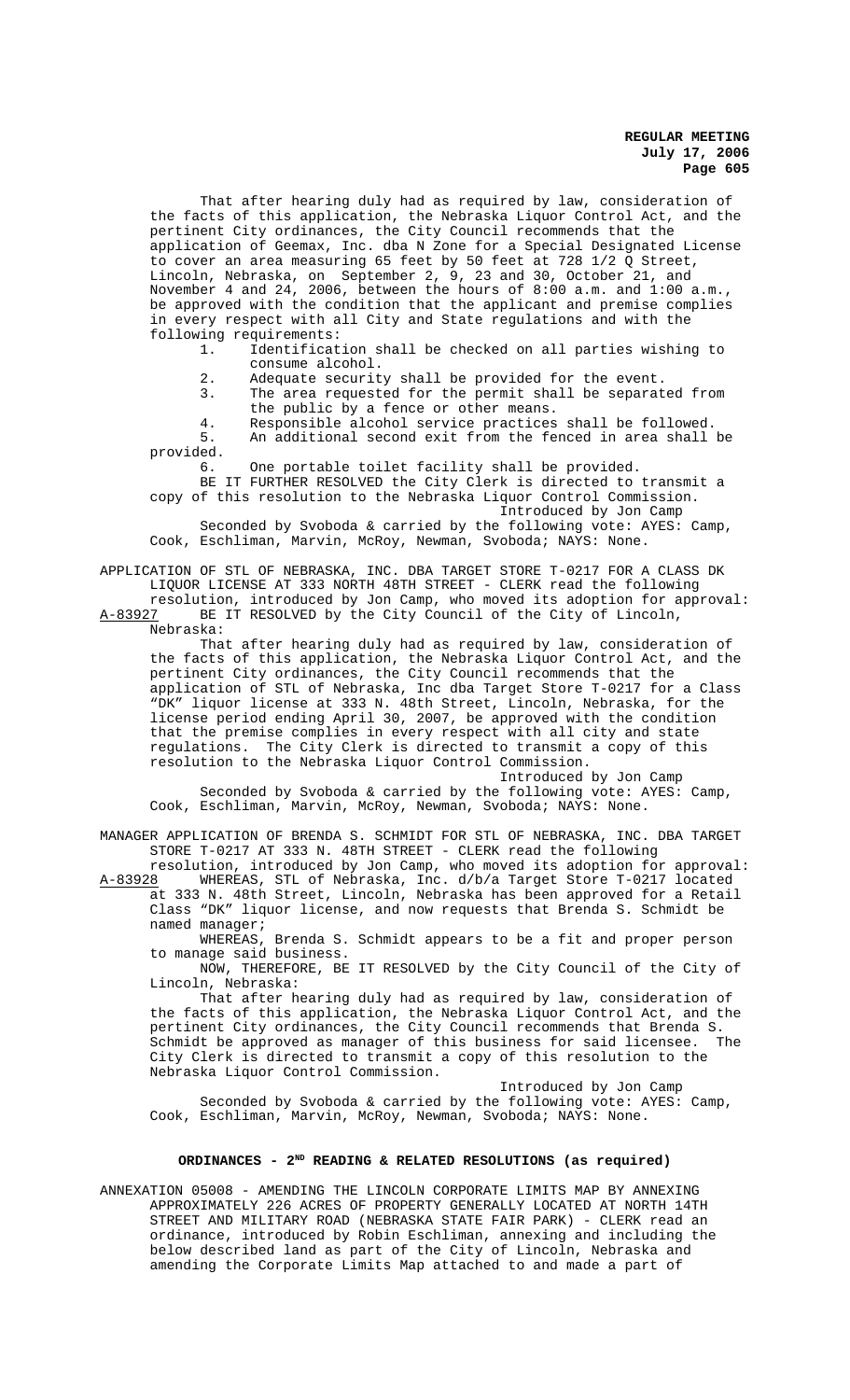> Ordinance No. 18208, to reflect the extension of the corporate limits boundary of the City of Lincoln, Nebraska established and shown thereon, the second time.

- CHANGE OF ZONE 06036 APPLICATION OF THE PLANNING DIRECTOR FOR A CHANGE OF ZONE FROM COUNTY I INDUSTRIAL DISTRICT TO CITY I-1 INDUSTRIAL DISTRICT ON PROPERTY GENERALLY LOCATED AT THE NORTHEAST CORNER OF 134TH AND O STREETS - CLERK read an ordinance, introduced by Robin Eschliman, amending the Lincoln Zoning District Maps attached to and made a part of Title 27 of the Lincoln Municipal Code, as provided by Section 27.05.020 of the Lincoln Municipal Code, by changing the boundaries of the districts established and shown thereon, the second time.
- CHANGE OF ZONE 06039 AMENDING TITLE 27 OF THE LINCOLN MUNICIPAL CODE TO ALLOW OUTDOOR DINING, WHEN ASSOCIATED WITH A RESTAURANT, IN THE FRONT YARD OF THE O-3, B-1, B-2, B-3, B-4, B-5, H-1, H-2, H-3, H-4, I-1, I-2, AND I-3 ZONING DISTRICTS; BY AMENDING SECTION 27.71.100 WHERE PATIOS AND PAVED TERRACES ARE ALLOWED IN THE FRONT YARD; BY AMENDING SECTION 27.71.115 TO ALLOW CANOPIES IN THE FRONT YARD IN THE O-3, B-3, B-5, H-4, I-1, AND I-3 ZONING DISTRICTS; BY ADDING A SECTION TO CHAPTER 27.03 TO ADD A DEFINITION FOR OUTDOOR DINING; BY AMENDING SECTION 27.71.030 TO ADD THE O-3 DISTRICT; BY AMENDING SECTION 27.27.070 TO REQUIRE THE ENTIRE FRONT YARD TO BE LANDSCAPED, EXCEPT FOR NECESSARY PAVING OF WALKWAYS AND DRIVEWAYS TO REACH PARKING AND LOADING AREAS, PROVIDED THAT ANY DRIVEWAY IN THE FRONT YARD SHALL BE SUBSTANTIALLY PERPENDICULAR TO THE STREET AND SHALL NOT BE WIDER THAN THIRTY FEET; BY AMENDING CHAPTER 27.67, PARKING, TO EXEMPT OUTDOOR DINING OFF-STREET PARKING REQUIREMENTS - CLERK read an ordinance, introduced by Robin Eschliman, amending Section Title 27 of the Lincoln Municipal Code to allow outdoor dining, when associated with a restaurant in the front yard of the O-3, B-1, B-2, B-3, B-4, B-5, H-1, H-2, H-3, H-4, I-1, I-2 and I-3 zoning districts hitherto existing, the second time.
- ANNEXATION 06004 AMENDING THE LINCOLN CORPORATE LIMITS MAP BY ANNEXING APPROXIMATELY 51.1 ACRES OF PROPERTY GENERALLY LOCATED AT SOUTH 91ST STREET AND ANDERMATT DRIVE. (Related Items: 06-116, 06-117, 06R-134) CLERK read an ordinance, introduced by Robin Eschliman, annexing and including the below described land as part of the City of Lincoln, Nebraska and amending the Corporate Limits Map attached to and made a part of Ordinance No. 18208, to reflect the extension of the corporate limits boundary of the City of Lincoln, Nebraska established and shown thereon, the second time.
- CHANGE OF ZONE 06016 APPLICATION OF EIGER CORP. FOR A CHANGE OF ZONE FROM AG AGRICULTURAL TO R-3 RESIDENTIAL AND FROM AG AGRICULTURAL TO O-3 OFFICE PARK DISTRICT ON PROPERTY GENERALLY LOCATED AT SOUTH 91ST STREET AND ANDERMATT DRIVE. (Related Items: 06-116, 06-117, 06R-134) - CLERK read an ordinance, introduced by Robin Eschliman, amending the Lincoln Zoning District Maps attached to and made a part of Title 27 of the Lincoln Municipal Code, as provided by Section 27.05.020 of the Lincoln Municipal Code, by changing the boundaries of the districts established and shown thereon, the second time.
- USE PERMIT 06003 APPLICATION OF EIGER CORP. TO DEVELOP 50,000 SQUARE FEET OF OFFICE SPACE, INCLUDING REQUESTED WAIVERS TO ADJUST FRONT, SIDE AND REAR SETBACKS, TO ALLOW TRANSFER OF WASTEWATER FROM ONE DRAINAGE BASIN TO ANOTHER, TO ALLOW SANITARY SEWER TO EXCEED MAXIMUM DEPTH, TO EXCEED MINIUM TANGENT LENGTH BETWEEN NON-COMPOUND HORIZONTAL CURVES, TO ALLOW SANITARY SEWER TO BE CONSTRUCTED NON-PARALLEL TO THE CENTERLINE OF THE STREET, TO ALLOW LOT LINES NON-PERPENDICULAR TO THE RIGHT-OF-WAY, TO ALLOW LOTS THAT DO NOT FRONT UPON A PUBLIC STREET OR PRIVATE ROADWAY, AND TO ADJUST LOCATION OF THE SIGN ALLOWED AT THE ENTRANCE OF THE OFFICE PARK, ON PROPERTY GENERALLY LOCATED AT SOUTH 91ST STREET AND ANDERMATT DRIVE. (Related Items: 06-116, 06-117, 06R-134) (Action Date: 7/24/06).
- VACATION 05010 VACATING THE EAST/WEST ALLEY LOCATED 100 FEET EAST OF VACATED 49TH STREET BETWEEN PRESCOTT AND LOWELL AVENUES - CLERK read an ordinance, introduced by Robin Eschliman, vacating a portion of the east/west alley between vacated S.  $49^{\text{th}}$  Street, S.  $51^{\text{st}}$  Street, Lowell and Prescott Avenues, and retaining title thereto in the City of Lincoln, Lancaster County, Nebraska, the second time.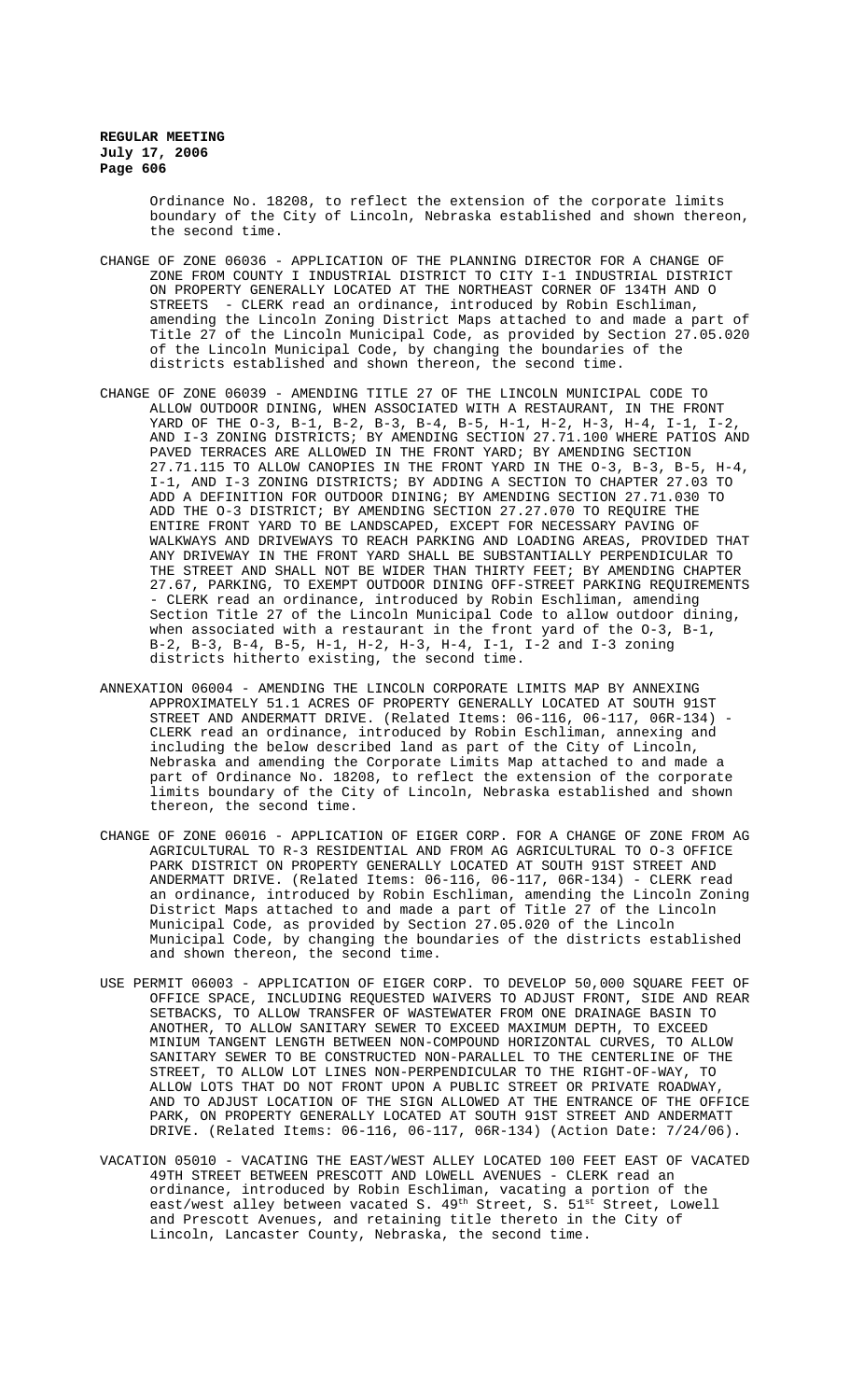#### **RESOLUTIONS**

ACCEPTING THE REPORT OF NEW AND PENDING CLAIMS AGAINST THE CITY AND APPROVING DISPOSITION OF CLAIMS SET FORTH FOR THE PERIOD OF JUNE 16 - 31, 2006 - CLERK read the following resolution, introduced by Robin Eschliman, who

moved its adoption:<br>A-83929 BE IT RESOLVE BE IT RESOLVED by the City Council of the City of Lincoln, Nebraska:

That the claims listed in the attached report, marked as Exhibit "A", dated July 3, 2006, of various new and pending tort claims filed against the City of Lincoln with the Office of the City Attorney or the Office of the City Clerk, as well as claims which have been disposed of, are hereby received as required by <u>Neb. Rev. Stat.</u> § 13-905 (Reissue 1997). The dispositions of claims by the Office of the City Attorney, as shown by the attached report, are hereby approved:

| DENIED                     |              | ALLOWED OR SETTLED                |            |
|----------------------------|--------------|-----------------------------------|------------|
| State Farm Insurance       |              | Matthew Bauer & Stephani Hoops    | \$4,273.81 |
| (Claim No. 27-7452-039) \$ | 25,000.00    | Mark Bahr                         | 175.00     |
| Tammy J. Scholl            | 1,000,000.00 | Michael McMurtry & Carol McMurtry | 6,700.00   |
| Allied Insurance           |              | Gustavo Castillo Padilla          | 626.94     |
| (Claim No. 26E43570)       | 4,168.77     | Timothy Meints                    |            |
| Jeremy A. Walburn          | NAS*         | (a/k/a Thomas I. Meints)          | 12,000.00  |
| Maxine Roberts             | 100.00       |                                   |            |
| Heath Hupp & Lisa Hupp     | 100.00       |                                   |            |
|                            |              |                                   |            |

\*No Amount Specified

Introduced by Robin Eschliman Seconded by Svoboda & carried by the following vote: AYES: Camp, Cook, Eschliman, Marvin, McRoy, Newman, Svoboda; NAYS: None.

ADOPTING THE SCHEDULE OF COSTS FOR SIDEWALK PERMIT FEES FOR NEW SIDEWALK CONSTRUCTION IN RESIDENTIAL AND COMMERCIAL AREAS - PRIOR to reading:<br>ESCHLIMAN Moved to Delay Action on Bill No. 06R-136 for one week to 7/24 Moved to Delay Action on Bill No. 06R-136 for one week to  $7/24/06$ . Seconded by Camp & carried by the following vote: AYES: Cook, Eschliman, Marvin, McRoy; NAYS: Camp, Newman, Svoboda.

ACCEPTING THE DONATION OF A MINI-PARK SITE TO BE KNOWN AS "ASTER MINI-PARK" AND ASSOCIATED PLAYGROUND EQUIPMENT AND SITE IMPROVEMENTS GENERALLY LOCATED AT 6810 N.W. 8TH STREET - CLERK read the following resolution, introduced by Robin Eschliman, who moved its adoption:

A-83930 WHEREAS, NEBCO, Inc., in cooperation with the Fallbrook Homeowners Association, has offered to donate a mini-park and site improvements at 6810 N.W. 8th Street, legally described as Lot 20, Block 2, Fallbrook 8th Addition; and

WHEREAS, the Fallbrook Homeowners Association has agreed to maintain the turf and landscape plantings on the site, and the Parks and Recreation Department will maintain the playground equipment and associated improvements; and

WHEREAS, the Parks & Recreation Department has recommended that the mini-park be named "Aster Mini-Park".

NOW, THEREFORE, BE IT RESOLVED by the City Council of the City of Lincoln, Nebraska, that the acceptance of Lot 20, Block 2, Fallbrook 8th Addition for a mini-park with associated playground equipment and site improvements to be known as Aster Mini-Park is hereby accepted and approved effective the date of its receipt, and that the deep and sincere appreciation of the City of Lincoln to the Donor of this gift is hereby expressed and made a part of the records of the City of Lincoln. Introduced by Robin Eschliman

Seconded by McRoy & carried by the following vote: AYES: Camp, Cook, Marvin, McRoy, Newman, Svoboda; NAYS: Eschliman.

APPROVING AN AGREEMENT BETWEEN THE CITY OF LINCOLN AND CORNHUSKER PLACE OF LINCOLN-LANCASTER COUNTY FOR A FOUR-YEAR TERM UNDER WHICH CORNHUSKER PLACE WILL PROVIDE CIVIL PROTECTIVE CUSTODY FOR THOSE INDIVIDUALS WITH ALCOHOL AND DRUG PROBLEMS AND FOR SPACE BY THE LINCOLN POLICE DEPARTMENT TO CONDUCT CHEMICAL TESTING - CLERK read the following resolution, introduced by Robin Eschliman, who moved its adoption:<br>A-83931 WHEREAS, the City of Lincoln is desirous of ente

WHEREAS, the City of Lincoln is desirous of entering into a contract with Cornhusker Place, Inc. for protective custody services for those individuals with alcohol and drug abuse problems and for space for the Lincoln Police Department to conduct chemical testing.

 NOW, THEREFORE, BE IT RESOLVED by the City Council of the City of Lincoln, Nebraska:

That the Contract for Services between the City of Lincoln, Nebraska and Cornhusker Place, Inc., a copy of which is attached hereto,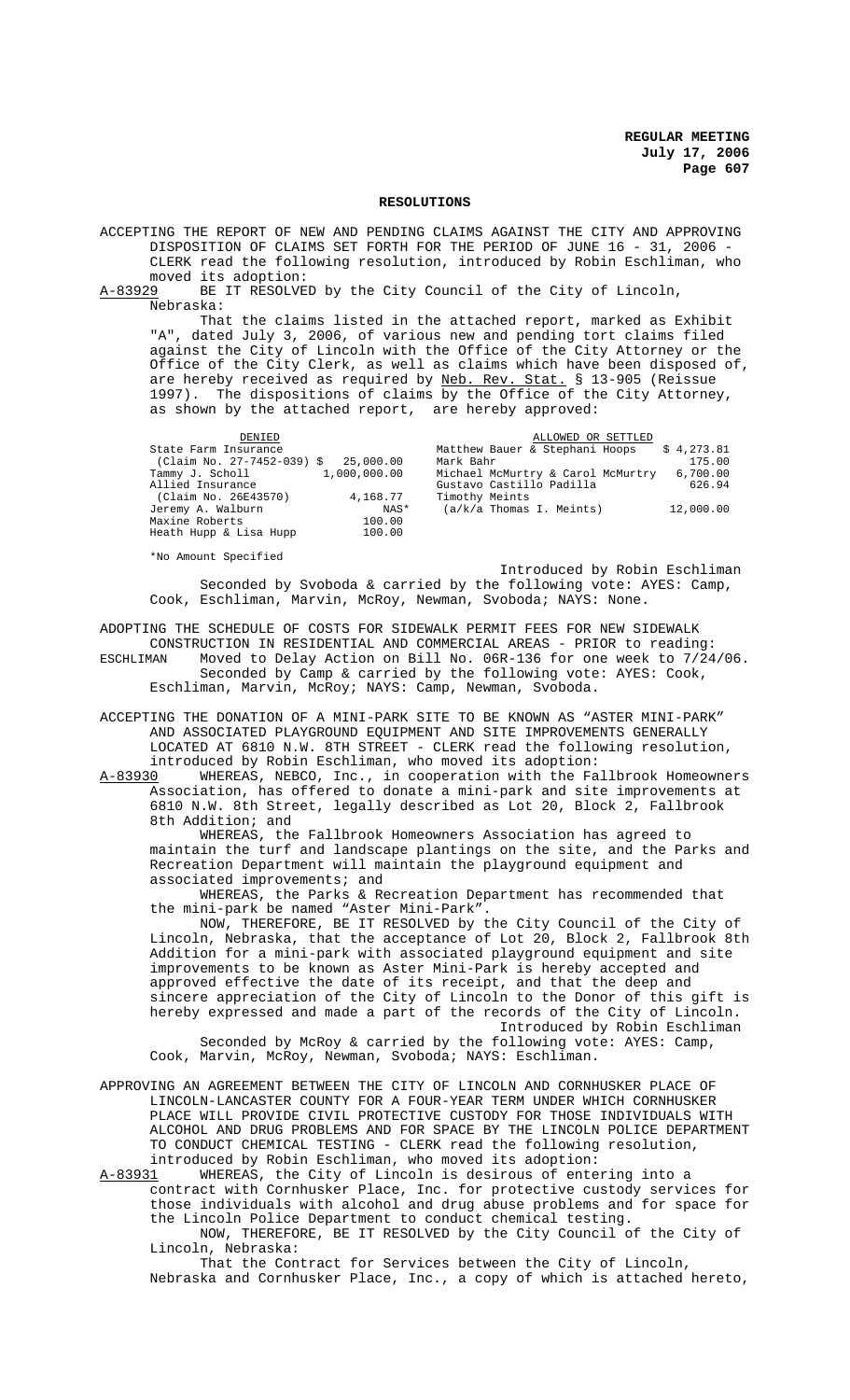marked as Attachment "A", and made a part hereof by reference, for a four-year period, under which Cornhusker Place, Inc. will provide protective custody services for those individuals with alcohol and drug abuse problems and provide space for the Lincoln Police Department to conduct chemical testing, upon the terms and conditions set forth in said Agreement, is hereby accepted and approved, and the Mayor is authorized to execute said Agreement on behalf of the City.

The City Clerk is hereby directed to transmit a fully executed copy of said Agreement to James A. Baird, Director of Cornhusker Place at 721 "K" Street, Lincoln, Nebraska 68508.

Introduced by Robin Eschliman Seconded by Cook & carried by the following vote: AYES: Camp, Cook, Eschliman, Marvin, McRoy, Newman, Svoboda; NAYS: None.

## **PETITIONS AND COMMUNICATIONS - NONE**

## **REPORTS OF CITY OFFICERS**

APPOINTING BRITTANY SILL TO THE COMMUNITY FORESTRY ADVISORY BOARD TO FILL AN UNEXPIRED THREE-YEAR TERM EXPIRING AUGUST 17, 2008 - CLERK read the following resolution, introduced by Robin Eschliman, who moved its adoption:<br><u>A-83932</u> BE

BE IT RESOLVED by the City Council of the City of Lincoln, Nebraska:

That the appointment of Brittany Sill to the Community Forestry Advisory Board to fill an unexpired three-year term expiring August 17, 2008, is hereby approved.

Introduced by Robin Eschliman Seconded by Svoboda & carried by the following vote: AYES: Camp, Cook, Eschliman, Marvin, McRoy, Newman, Svoboda; NAYS: None.

REAPPOINTING ORVILLE JONES TO THE LINCOLN HOUSING AUTHORITY BOARD FOR A FIVE-YEAR TERM EXPIRING JULY 1, 2011 - CLERK read the following resolution, introduced by Robin Eschliman, who moved its adoption:

A-83933 BE IT RESOLVED by the City Council of the City of Lincoln, Nebraska:

That the appointment of Orville Jones to the Lincoln Housing Authority Board for a five-year term expiring July 1, 2011, is hereby approved.

Introduced by Robin Eschliman Seconded by Svoboda & carried by the following vote: AYES: Camp, Cook, Eschliman, Marvin, McRoy, Newman, Svoboda; NAYS: None.

REAPPOINTING SARAH JONES TO THE CITY PERSONNEL BOARD FOR A FIVE-YEAR TERM EXPIRING JUNE 22, 2011 - CLERK read the following resolution, introduced by Robin Eschliman, who moved its adoption:

A-83934 BE IT RESOLVED by the City Council of the City of Lincoln, Nebraska:

That the re-appointment of Sarah Jones to the City Personnel Board for a five-year term expiring June 22, 2011, is hereby approved. Introduced by Robin Eschliman

Seconded by Svoboda & carried by the following vote: AYES: Camp, Cook, Eschliman, Marvin, McRoy, Newman, Svoboda; NAYS: None.

- REPORT OF UNL MICROBIOLOGIST FOR WATER TESTING FOR THE MONTH OF JUNE, 2006 -CLERK presented said report which was placed on file in the Office of the City Clerk. **(35-01)**
- LINCOLN WATER & WASTEWATER SYSTEM RECAPITULATION OF DAILY CASH RECEIPTS FOR JUNE 2006 - CLERK presented said report which was placed on file in the Office of the City Clerk. **(8-71)**

# ORDINANCES - 1<sup>st</sup> READING & RELATED RESOLUTIONS

CHANGE OF ZONE 06023 - AMENDING CHAPTER 27.80 OF THE LINCOLN MUNICIPAL CODE RELATING TO ZONING TO INCREASE AND AMEND FEES FOR APPLICATION OF A CHANGE OF ZONE, DOWNZONES, PLANNED UNIT DEVELOPMENTS, USE PERMITS, COMMUNITY UNIT PLANS, SPECIAL PERMITS, ADMINISTRATIVE AMENDMENTS, CHANGES IN TEXT, POSTPONEMENT FEES, AND WAIVER OF FEES. (RELATED ITEMS: 06-113, 06-114, 06-115, 06R-146) - CLERK read an ordinance, introduced by Dan Marvin, amending Chapter 27.80 of the Lincoln Municipal Code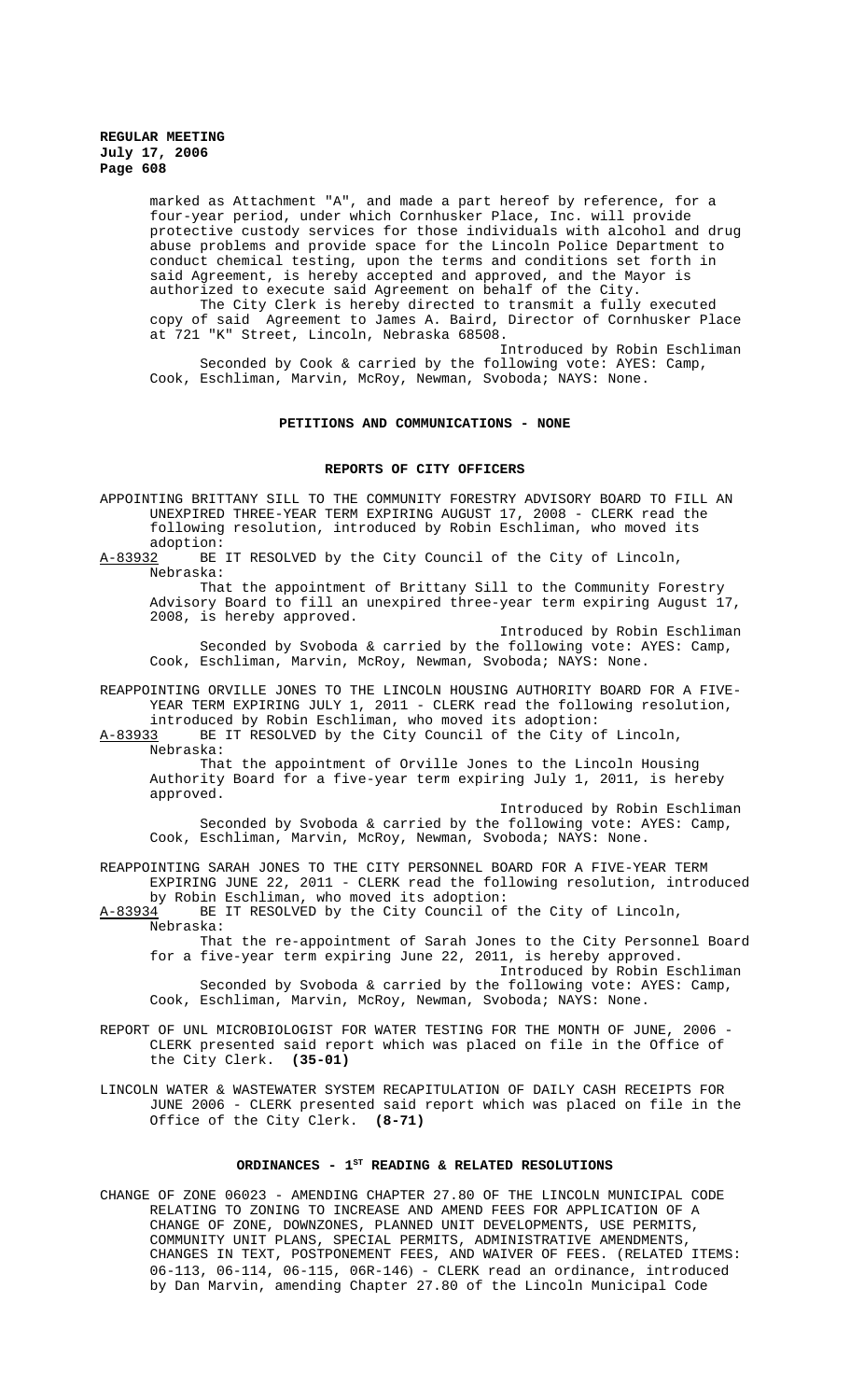relating to city zoning fees by amending Sections 27.80.020, 27.80.025, 27.80.030, 27.80.040, 27.80.060, 27.80.070, 27.80.110, and 27.80.125 to increase and amend current zoning fees; adding a new section numbered 27.80.135 to establish a fee for filing an application to waive and/or modify one or more ordinance requirement or design standard; and repealing Sections 27.80.020, 27.80.025, 27.80.030, 27.80.040, 27.80.060, 27.80.070, 27.80.110, and 27.80.125 of the Lincoln Municipal Code as hitherto existing, the first time.

- MISC. 06005 AMENDING CHAPTER 26.33 OF THE LINCOLN MUNICIPAL CODE RELATING TO LAND SUBDIVISION TO INCREASE APPLICATION FEES FOR FINAL PLATS, PRELIMINARY PLATS, CHANGE IN TEXT, WAIVERS AND APPEALS, AND POSTPONEMENTS. (RELATED ITEMS: 06-113, 06-114, 06-115, 06R-146) - CLERK read an ordinance, introduced by Dan Marvin, amending Chapter 26.33 of the Lincoln Municipal Code relating to Land Subdivision Ordinance Fees by amending Section 26.33.020 to increase the filing fee for final plats and to add a street tree management fee of \$4.00 per lot; amending Section 26.33.030 to increase the filing fee for preliminary plats; amending Section 26.33.090 to increase the filing fee for a requested change of text; amending Section 26.33.110 to increase the filing fee for a requested waiver or modification of one or more ordinance requirement or design standard; amending Section 26.33.130 to increase the fee for filing an application that requires any additional legal notice; and repealing Sections 26.33.020, 26.33.030, 26.33.090, 26.33.110, and 26.33.130 or the Lincoln Municipal Code a hitherto existing, the first time.
- AMENDING SECTION 14.20.020 OF THE LINCOLN MUNICIPAL CODE TO INCREASE THE APPLICATION FEE FOR THE VACATION OF PUBLIC WAYS. (RELATED ITEMS: 06-113, 06-114, 06-115, 06R-146) - CLERK read an ordinance, introduced by Dan Marvin, amending Section 14.20.020 of the Lincoln Municipal Code relating to the vacation of public ways to increase the application fee for such a vacation request from \$125.00 to \$250.00; and repealing Section 14.20.020 of the Lincoln Municipal Code as hitherto existing, the first time.
- APPROVING AN INCREASE IN APPLICATION FEES FOR COMPREHENSIVE PLAN AMENDMENTS AND COMPREHENSIVE PLAN CONFORMANCE. (RELATED ITEMS: 06-113, 06-114, 06- 115, 06R-146) (ACTION DATE: 7/31/06).
- AUTHORIZING AND PROVIDING FOR THE ISSUANCE OF REVENUE BONDS OF THE SOLID WASTE MANAGEMENT ENTERPRISE OF THE CITY OF LINCOLN, NEBRASKA - CLERK read an ordinance, introduced by Dan Marvin, authorizing and providing for the issuance of Revenue Bonds of the City of Lincoln, Nebraska for the purposes of its Solid Waste Management facilities; prescribing the form and details of Revenue Bonds issued hereunder; covenanting as to the establishment, maintenance, revision and collection of charges and rates for the use and services of the Solid Waste Management facilities and the application, collection and disbursement of the revenues derived therefrom; limiting the payment of the principal of and interest on Revenue Bonds issued hereunder solely to the revenues of the Solid Waste Management facilities and pledging such revenues to such payment; setting forth the conditions for the issuance of Revenue Bonds hereunder or the issuance of other solid waste management revenue obligations pursuant hereto; setting forth events of default and the rights and remedies of the registered owners of Revenue Bonds issued hereunder; making various other covenants, agreements and provisions in connection with the foregoing; providing for severability; and related matters, the first time.
- AUTHORIZING THE ISSUANCE OF NOT TO EXCEED \$4,500,000 AGGREGATE PRINCIPAL AMOUNT OF SOLID WASTE MANAGEMENT REVENUE BONDS - CLERK read an ordinance, introduced by Dan Marvin, authorizing the issuance of Solid Waste Management Revenue Bonds, Series 2006, of the City of Lincoln, Nebraska in an aggregate principal amount not to exceed \$4,500,000; fixing in part and providing for the fixing in part of the details of the Bonds; providing for the sale of the Bonds and the application of the proceeds of such sale; taking other action in connection with the foregoing; and related matters, the first time.
- AMENDING AND ADDING SECTIONS TO CHAPTER 10.14 (RULES OF THE ROAD) AND CHAPTER 10.48 (BICYCLES) WITHIN TITLE 10 OF THE LINCOLN MUNICIPAL CODE RELATING TO VEHICLES AND TRAFFIC TO DEFINE BICYCLE LANES AND TO REGULATE THE USE OF BICYCLE LANES - CLERK read an ordinance, introduced by Dan Marvin,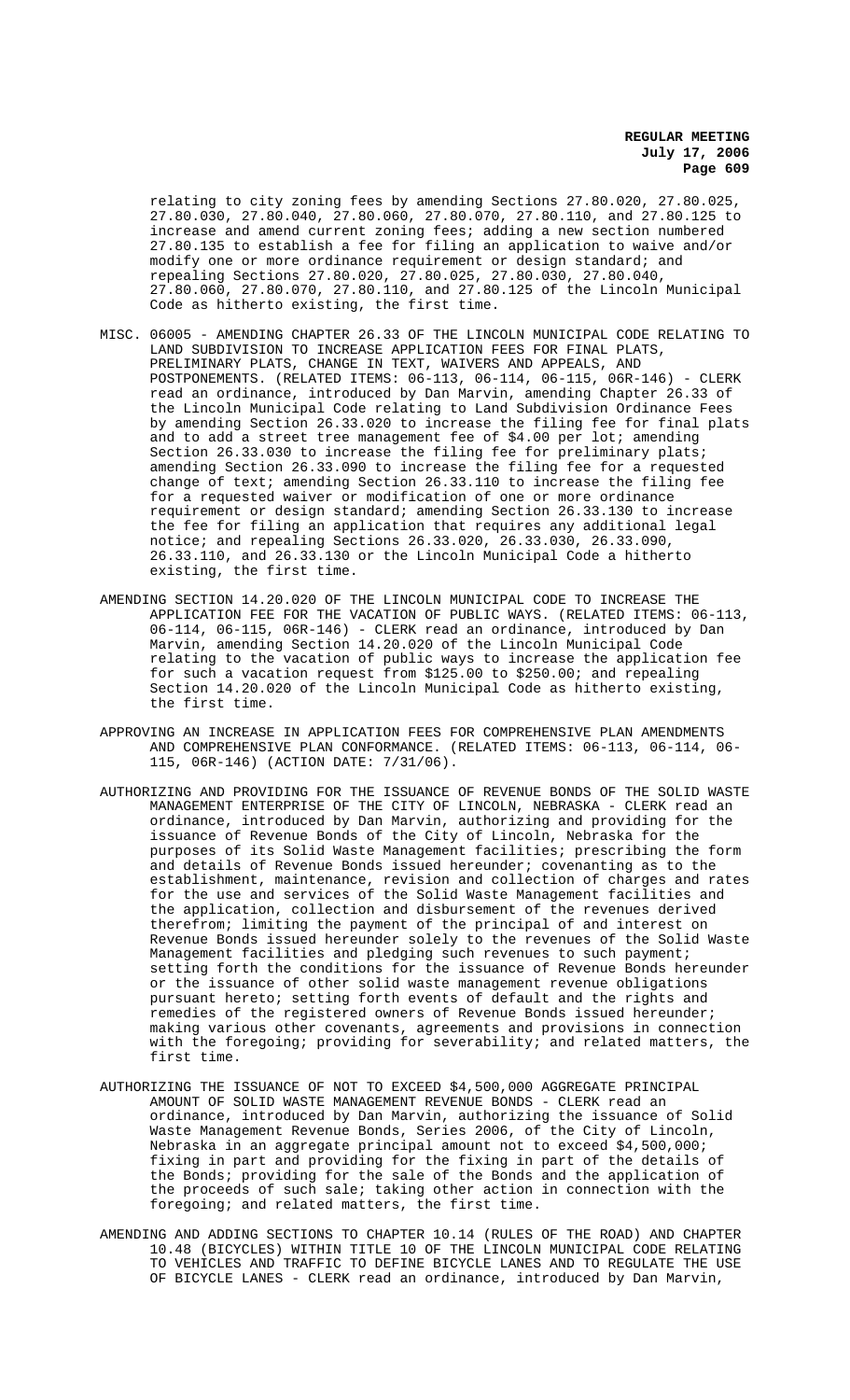amending Title 10 of the Lincoln Municipal Code relating to Vehicles and Traffic to define bicycle lanes and regulate the use of bicycle lanes by adding a new section numbered 10.02.055 to add the definition of "bicycle lane"; amending Chapter 10.14, Rules of the Road by amending Section 10.14.030 (Stop When Traffic Obstructed) and Section 10.14.050 (Use of Restricted Areas Adjacent to Curb and Changing Course) and by adding a new section numbered 10.14.055 (Enter Traffic Lanes or Changing Course Without Safety; amending Chapter 10.48, Bicycles, by amending Section 10.48.130 (Right-of-way), Section 10.48.140 (Right Turn Lanes), Section 10.48.150 (Riding to Right of Roadway), Section 10.48.190 (Riding in Group), and Section 10.48.280 (Penalty) and adding a new section numbered 10.48.185 (Designated Bicycle Lane; Direction); and repealing Sections 10.14.030, 10.14.050, 10.48.130, 10.48.140, 10.48.150, 10.48.180, 10.48.190, and 10.48.280 of the Lincoln Municipal Code as hitherto existing, the first time.

- STREET NAME CHANGE 06002 RENAMING THAT PORTION OF N. 14TH STREET FROM CORNHUSKER HIGHWAY SOUTH TO MILITARY AVENUE AND THAT PORTION OF N. 19TH STREET FROM R STREET SOUTH TO O STREET AS NORTH ANTELOPE VALLEY PARKWAY; RENAMING THAT PORTION OF S. 19TH STREET FROM O STREET SOUTH TO K STREET AS SOUTH ANTELOPE VALLEY PARKWAY; AND RENAMING THE NEW EAST/WEST ROADWAY FROM 10TH STREET NORTHEAST TO 33RD AND SUPERIOR STREETS AS SALT CREEK ROADWAY - CLERK read an ordinance, introduced by Dan Marvin, changing the name of that portion of N.  $14^{\text{th}}$  Street from Cornhusker Highway south to Military Avenue and that portion of N. 19<sup>th</sup> Street from R Street south to O Street as North Antelope Valley Parkway; renaming that portion of S. 19th Street from O Street south to K Street as South Antelope Valley Parkway; and renaming the new east/west roadway from  $10^{\text{th}}$  Street northeast to 33<sup>rd</sup> and Superior Streets as Salt Creek Roadway, the first time.
- CHANGE OF ZONE 06041 APPLICATION OF SCHROEDER/KLEIN INVESTMENTS FOR A CHANGE OF ZONE FROM AG AGRICULTURAL DISTRICT TO I-3 EMPLOYMENT CENTER DISTRICT, ON PROPERTY GENERALLY LOCATED AT S. 14TH STREET AND YANKEE HILL ROAD - CLERK read an ordinance, introduced by Dan Marvin, amending the Lincoln Zoning District Maps attached to and made a part of Title 27 of the Lincoln Municipal Code, as provided by Section 27.05.020 of the Lincoln Municipal Code, by changing the boundaries of the districts established and shown thereon, the first time.

## **ORDINANCES - 3RD READING & RELATED RESOLUTIONS (as required)**

APPROVING A THIRTEEN-MONTH LEASE AGREEMENT BETWEEN THE CITY AND ROBERT AND JANETTE FIALA FOR THE LEASE OF SPACE BY THE LINCOLN AREA AGENCY ON AGING FOR ITS LINCOLN INFORMATION FOR THE ELDERLY (LIFE) AT 370 FIFTH ST. DAVID CITY, NEBRASKA - CLERK read an ordinance, introduced by Jonathan Cook, accepting and approving a Lease Agreement between the City of Lincoln and Robert and Janette Fiala for the lease of office space by the Lincoln Area Agency on Aging for its Lincoln Information For the Elderly (LIFE) at 370 Fifth Street, David City, NE, for a thirteen month term from May 1, 2006 through May 31, 2007, the third time. COOK Moved to pass the ordinance as read.

Seconded by Svoboda & carried by the following vote: AYES: Camp, Cook, Eschliman, Marvin, McRoy, Newman, Svoboda; NAYS: None. The ordinance, being numbered **#18764**, is recorded in Ordinance Book #25, Page

- AMENDING THE PAY SCHEDULES OF EMPLOYEES WHOSE CLASSIFICATIONS ARE ASSIGNED TO THE PAY RANGE WHICH IS PREFIXED BY THE LETTER N BY CREATING THE JOB CLASSIFICATION OF "PROPERTY AND EVIDENCE TECHNICIAN" - CLERK read an ordinance, introduced by Jonathan Cook, amending Section 1 of Ordinance No. 18588 passed August 8, 2005, relating to the pay schedules of employees whose classifications are assigned to the pay range which is prefixed by the letter "N", by creating the job classification of "Property and Evidence Technician", the third time.
- COOK Moved to pass the ordinance as read.

Seconded by Svoboda & carried by the following vote: AYES: Camp, Cook, Eschliman, Marvin, McRoy, Newman, Svoboda; NAYS: None. The ordinance, being numbered **#18765**, is recorded in Ordinance Book #25, Page

AMENDING THE PAY SCHEDULES OF EMPLOYEES WHOSE CLASSIFICATIONS ARE ASSIGNED TO THE PAY RANGE WHICH IS PREFIXED BY THE LETTER A BY CREATING THE JOB CLASSIFICATION OF "BUYER" - CLERK read an ordinance, introduced by Jonathan Cook, amending Section 1 of Ordinance No. 18594 passed August